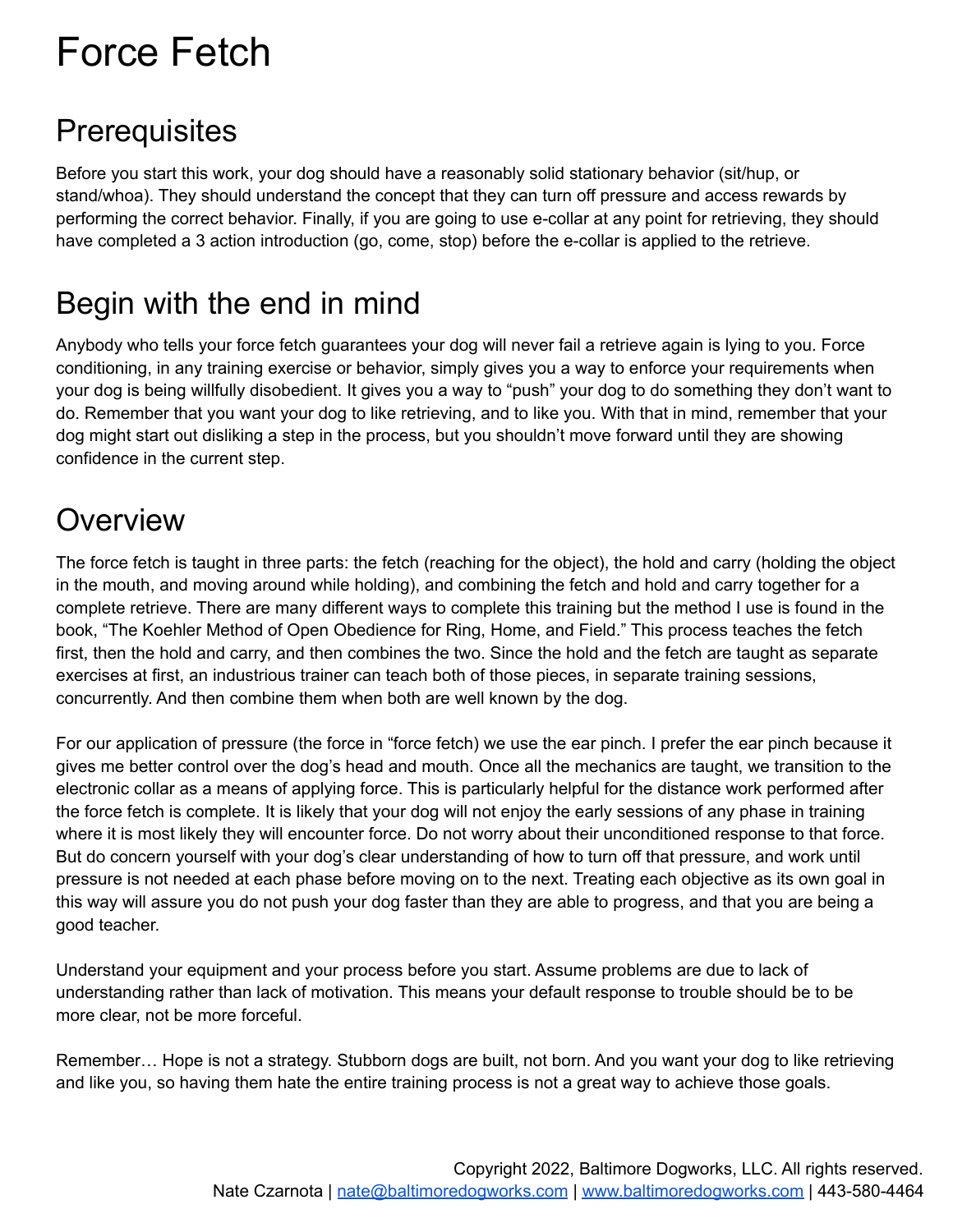# Teaching FETCH

#### Accept the object on command

- 1. Always start from stationary behavior
- 2. Step on leash or have dog tied off by collar to table/post.
- 3. Say Fetch, and Give, and give the dog a short release/walk after each rep
- 4. Pinch the lips against the teeth just behind the canines until the dog opens their mouth enough that you can slip the object into their mouth. Move the lips out of the way so they are not pinched.
- 5. Gently cage the dog's mouth with the right hand while petting with the left hand.
- 6. Only praise (or mark, if you are using markers) while the dumbbell is in the dog's mouth.
- 7. Take the object out of the dog's mouth the moment they relax and stop trying to chew or spit it out.
- 8. Do 2 sessions of 10 placements each, at least two hours between sessions
- 9. Suggested minimum of one week
- 10. Cinch the dog's collar high up on the neck and tighten it, holding it with your left hand. Hold the **object up against the dog's lips and command "fetch". Wait until the dog takes the object into their mouth without you having to open their mouth for them. This is required before moving forward.**

#### One inch reach

- 1. Start in stationary behavior and set up ear pinch
- 2. Press object against dog's lips and give command to Fetch
- 3. Release ear pinch and praise while dog holds the object
- 4. Command "give" after two seconds of holding
- 5. When the dog starts moving to take the object without the ear needing to be pinched, begin work on 1 inch fetch. Remember, the dog's head moves to the object. The object does not move to your dog's head.
- 6. Do not go further than 1 inch, and end each session on a successful rep.
- 7. Suggested minimum of one week

#### Six inch reach

- 1. Review 1 inch reach a few times.
- 2. Hold object 6 inches away, command Fetch, when dog is holding, cage the mouth with your hands
- 3. Praise for a few seconds.
- 4. Work this session until your dog responds 10x (total, not back to back) without correction.
- 5. Every session thereafter, review 1" retrieve, then get 10x six inch reaches without correction (total).
- 6. Work dog between two distractions that are 4 feet apart. Work until you get five consecutive fetches without correction.

#### Arm's length reach

- 1. Every day, review the 6 inch reach first.
- 2. Ten arms length reaches per session. They do not have to be correction free.
- 3. Five arms length reaches, correction free, back to back, NO DISTRACTIONS.
- 4. Five arms length reaches, correction free, back to back, WITH DISTRACTIONS.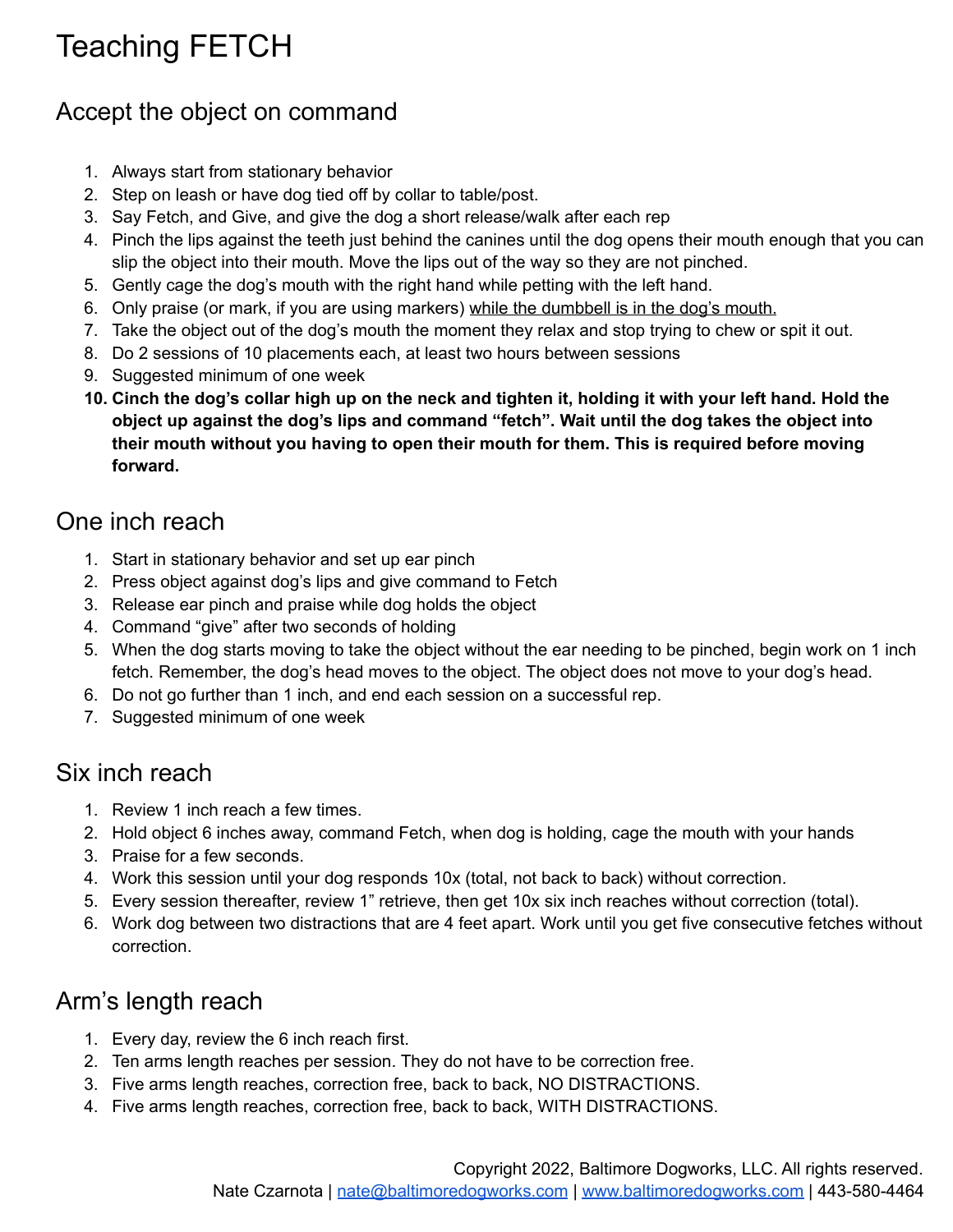# Teaching HOLD AND CARRY

- 1. Back to mouth placement. Command "hold" while the object is in the dog's mouth.
- 2. Cage mouth briefly until the dog settles. And take the object before the dog drops it. Only praise while the object is in the mouth. Command "give" when you remove the object.
- 3. Continue placements, commanding "hold", but instead of caging the mouth, set up thumb correction under chin.
- 4. Work at this level, gradually increasing hold time, until the dog will hold for one minute.
- 5. Begin asking the dog to hold while you lean into the leash to get them to move. Cage mouth to **ensure success the first few reps. We only need one or two steps at first.**
- 6. Continue hold and carry without caging the mouth. Move over small obstacles and around distractions, increasing difficulty little by little.
- 7. You will not use the under chin cuff correction again after this phase.

# Combining FETCH with HOLD AND CARRY

### Objective 6: Leave my side and return to me

- 1. Give "Fetch" command, set up ear pinch every time.
- 2. When dog takes the object at arms length, turn dog to face you
- 3. Say "Give" and take the object from the dog.
- 4. The dog need not sit; just turn to face you. Lots of praise

# Objective 7: Pick up off the ground

- 1. Each time you ask the dog to "Fetch," lower the object closer to the ground each rep.
- 2. Angle the object with one side on the ground and the other side elevated in your hand.
- 3. Place object on the ground but keep your finger on it. Use enough pressure to make the dog have to pull the object off the ground and out from under your finger.
- **4. Place object on ground without your hand on it.**
- 5. Take buck as soon as the dog lifts it from the ground.
- 6. Command Fetch. Use ear pinch to correct if needed.

*You can start e-collar overlay at any point from here on out.*

### Leash length retrieve

- 1. Place dog in stationary behavior
- 2. Set up ear pinch and command Fetch
- 3. When dog moves, release ear pinch
- 4. If dog stops on the way out, tighten the leash to stop any more forward progress, pinch ear and correct.
- 5. Work to get the retrieve from a placement of a leash length away and no further.
- 6. 5 reps per session for as many sessions as you can get in per day